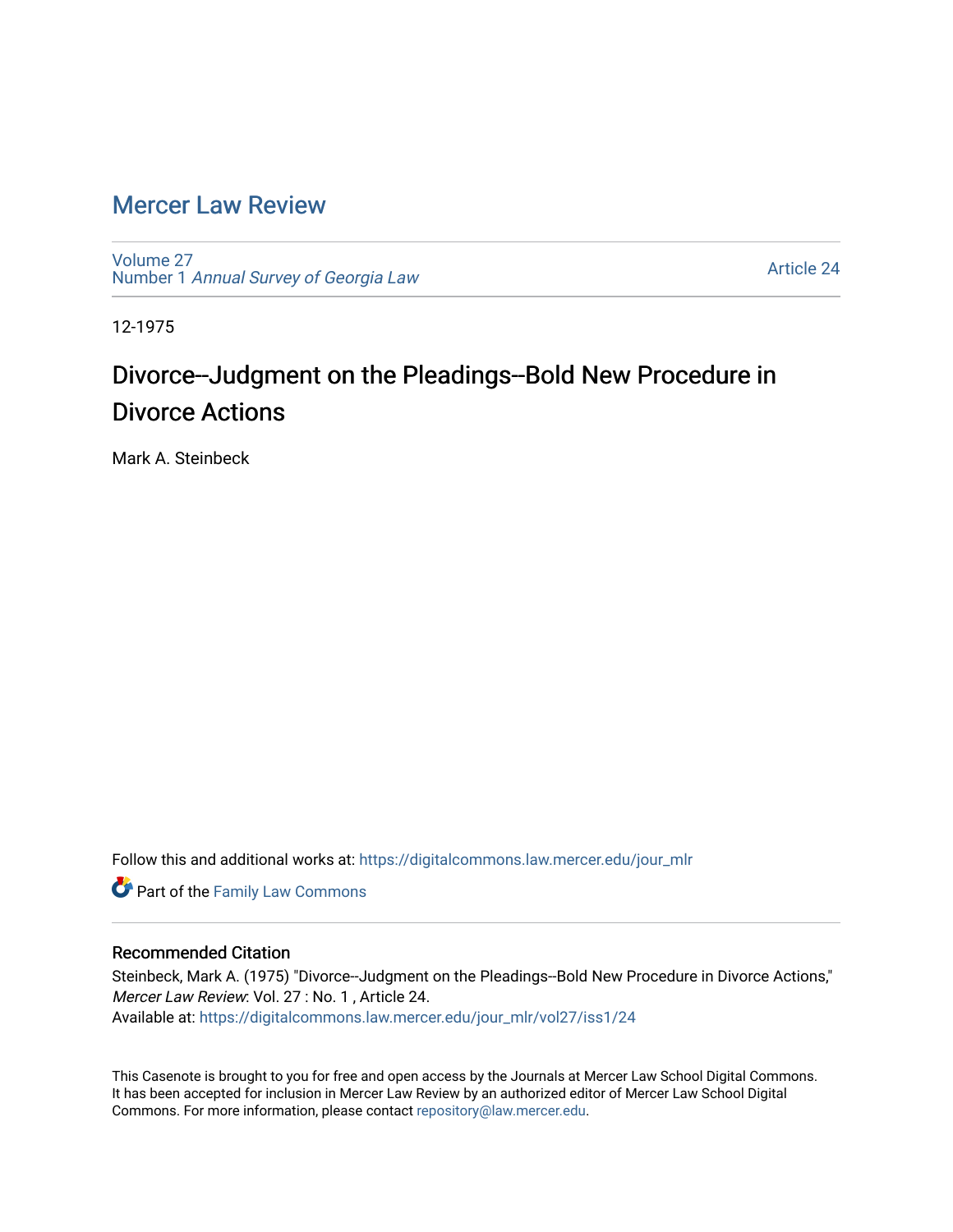## **DIVORCE-JUDGMENT ON THE PLEADINGS-BOLD NEW PROCEDURE IN DIVORCE ACTIONS**

In *Friedman v. Friedman,'* the Supreme Court of Georgia held that a divorce could be granted on the pleadings alone2 where the parties alleged and admitted that the marriage was irretrievably broken, thereby leaving no genuine issue of fact to be decided **by** the trier of fact.'

The appellant-wife filed a complaint against the appellee-husband for temporary and permanent alimony, child support, child custody and possession of the house and its furnishings. The husband then petitioned **for** divorce on the ground that the marriage was irretrievably broken. The wife answered, admitting that the marriage was irretrievably broken, and crosscomplained for divorce, alleging cruel treatment and that the marriage was irretrievably broken.' In answering the cross-complaint, the husband admitted that the marriage was irretrievably broken but denied the allegation of cruel treatment. The husband then moved for a judgment on the pleadings, which the trial court granted **by** awarding a judgment of divorce to both parties. It was the judgment on the pleadings which the wife sought to have reversed on appeal, asserting as error the grant of divorce without the appearance of the parties and without the hearing of oral testimony.

Georgia's policy of preserving marriages and restricting or hindering the procuring of divorces has long been evidenced in the decisions of its courts.' Pursuant to this policy the rules of pleading and practice applicable to civil actions in general have not always been applied to divorce actions.<sup>6</sup> However, in an effort to create uniformity of practice and procedure in all civil actions,7 the Georgia General Assembly in **1967** amended Ga. Code Ann. **§30-113** (Rev. **1969) by** providing that the same rules of pleading and practice applicable to other civil actions shall apply to divorce proceedings. 8 Despite this apparent change in policy, the General Assembly has retained certain statutory impediments to the procurement of divorce. Ga. Code Ann. **§30-113** (Rev. **1969)** also provides that in actions for divorce, alimony or custody of minor children "no verdict or judgment **by** default

**<sup>1. 233</sup>** Ga. 254, 210 **S.E.2d** 754 (1974).

<sup>2.</sup> *Id.* at **255,** 210 **S.E.2d** at **755. GA. CODE ANN.** §81A-112(c) (Rev. **1972)** provides in part that "[a]fter the pleadings are closed **...** any party may move for judgment on the pleadings **. .. ...**

**<sup>3.</sup>** *Id.* at **256,** 210 **S.E.2d** at **755.** See **GA. CODE ANN. §30-102(13)** (Supp. 1974), which authorizes the granting of divorce when the marriage is irretrievably broken.

<sup>4.</sup> *Id.* at **255,** 210 **S.E.2d** at 754. **GA. CODE ANN. §30-102(10)** (Supp. 1974) provides that divorce may be granted on the ground of cruel treatment.

**<sup>5.</sup>** See Tillotson v. Tillotson, **227** Ga. **593, 182 S.E.2d** 114 **(1971);** Brackett v. Brackett, **217** Ga. 84, 121 **S.E.2d** 146 **(1961);** Watts v. Watts, **130** Ga. **683, 61 S.E. 593 (1908);** Head v. Head, 2 Ga. **191** (1847).

**<sup>6.</sup>** Brackett v. Brackett, **217** Ga. 84, 121 **S.E.2d** 146 **(1961);** Cohen v. Cohen, **209** Ga. 459, 74 **S.E.2d 95 (1953);** Tatum v. Tatum, **203** Ga. 406, 46 **S.E.2d 915** (1948).

**<sup>7.</sup>** 9 **ENCYCLOPEDIA OF GA.** LAW, *Divorce and Alimony,* §65 at **168.**

**<sup>8.</sup>** Ga. Laws, **1967, p. 226** at 246; **GA. CODE ANN. §30-113** (Rev. **1969).**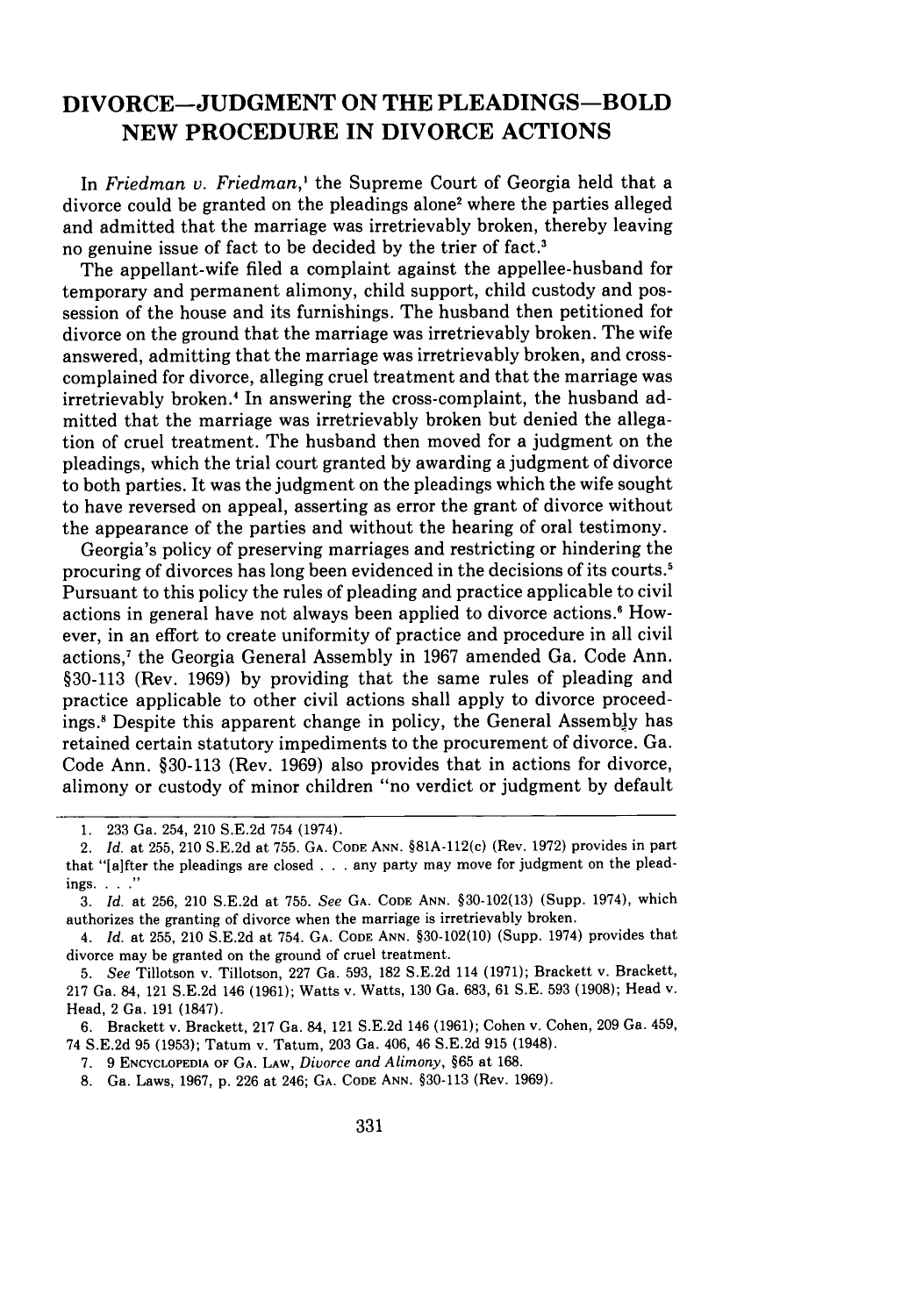shall be taken. **. .** but the allegations of the pleadings shall be established by evidence."<sup>9</sup> Sections 30-113 and 30-129 have been consistently cited for the proposition that Georgia has not entirely abandoned its interest in the domestic relations of its citizens; however, they have been applied exclusively in situations where by following the rules of civil procedure a default or undefended proceeding would have resulted.<sup>10</sup> Therefore, it appears that the only statutory law restricting the use of the rules of civil procedure in divorce proceedings, including judgments on the pleadings, is that embodied in sections 30-113 and 30-129 which are applicable only to cases of default and undefended actions.

In *Reynolds v. Reynolds,"* a 1961 contested divorce action, the Supreme Court of Georgia held that the interrogatory procedure used in the trial court was "null and void" because it had denied the defendant the right to orally cross-examine the plaintiff.<sup>12</sup> In that case the plaintiff had propounded interrogatories and answered them himself, without the presence of the defendant or her counsel. Although probably not necessary to justify its decision,<sup>13</sup> the court stated further that because of the "peculiar interest of the public in the preservation of domestic relations"<sup>14</sup> the plaintiff in a divorce action must personally appear and give oral testimony. 15 Thus, the court in *Reynolds* created what seemed to be a procedural rule, applicable only to divorce proceedings, requiring personal appearance and presentation of oral testimony by the plaintiff regardless of whether the defendant contested, consented or defaulted.

In 1973, the Georgia General Assembly amended Ga. Code Ann. §30-102 (Rev. 1969) and added subsection 13, which provides that divorce can be granted if the marriage is irretrievably broken.<sup>16</sup> One can only assume that the General Assembly's intention was to provide a no-fault ground to which the traditional defenses would be inapplicable.<sup>17</sup> Adding further confusion to the matter, the General Assembly retained all of the fault grounds and failed to provide guidelines for the incorporation of the new ground for divorce into the existing Georgia divorce laws."

11. 217 Ga. 234, 123 S.E.2d 115 (1961).

14. *Id.* at 248, 123 S.E.2d at 128, *quoting* Watts v. Watts, 130 Ga. 683, 684, 61 S.E. 593, 594 (1908).

<sup>9.</sup> In divorce proceedings which are "undefended," **GA. CODE ANN. §30-129** (Rev. 1969) requires that the grounds be "legal and sustained **by** proof"' and further provides that it is the duty of the court to see that this requirement is met.

**<sup>10.</sup>** *See* Todd v. Todd, **231** Ga. 647, **203 S.E.2d** 480 (1974); Wallace v. Wallace, **229** Ga. **607, 193 S.E.2d 832 (1972);** Harris v. Harris, **228** Ga. **562, 187 S.E.2d 139 (1972),** wherein **GA. CODE ANN. §81A-105** (Rev. **1972),** which provides for waiver of right to notice, was held not restricted by **GA. CODE ANN.** §§30-113 and 30-129 (Rev. 1969). *See also* Johnston v. Still, 225 Ga. 222, 167 S.E.2d 646 (1969); Patterson v. Patterson, 219 Ga. 186, 132 S.E.2d 201 (1963).

<sup>12.</sup> *Id.* at 250, 123 S.E.2d at 130.

<sup>13.</sup> *Id.* at 272-74, 123 S.E.2d at 143-44 (Grice, C.J., concurring).

<sup>15.</sup> *Id.* at 249, 123 S.E.2d at 129.

<sup>16.</sup> Ga. Laws, 1973, p. 557.

<sup>17.</sup> *See* Gozansky, *No-Fault Divorce Comes to Georgia?* 10 **GA. ST.** B.J. 9 (1973).

<sup>18.</sup> The amendment merely provided an additional ground for divorce where "the mar-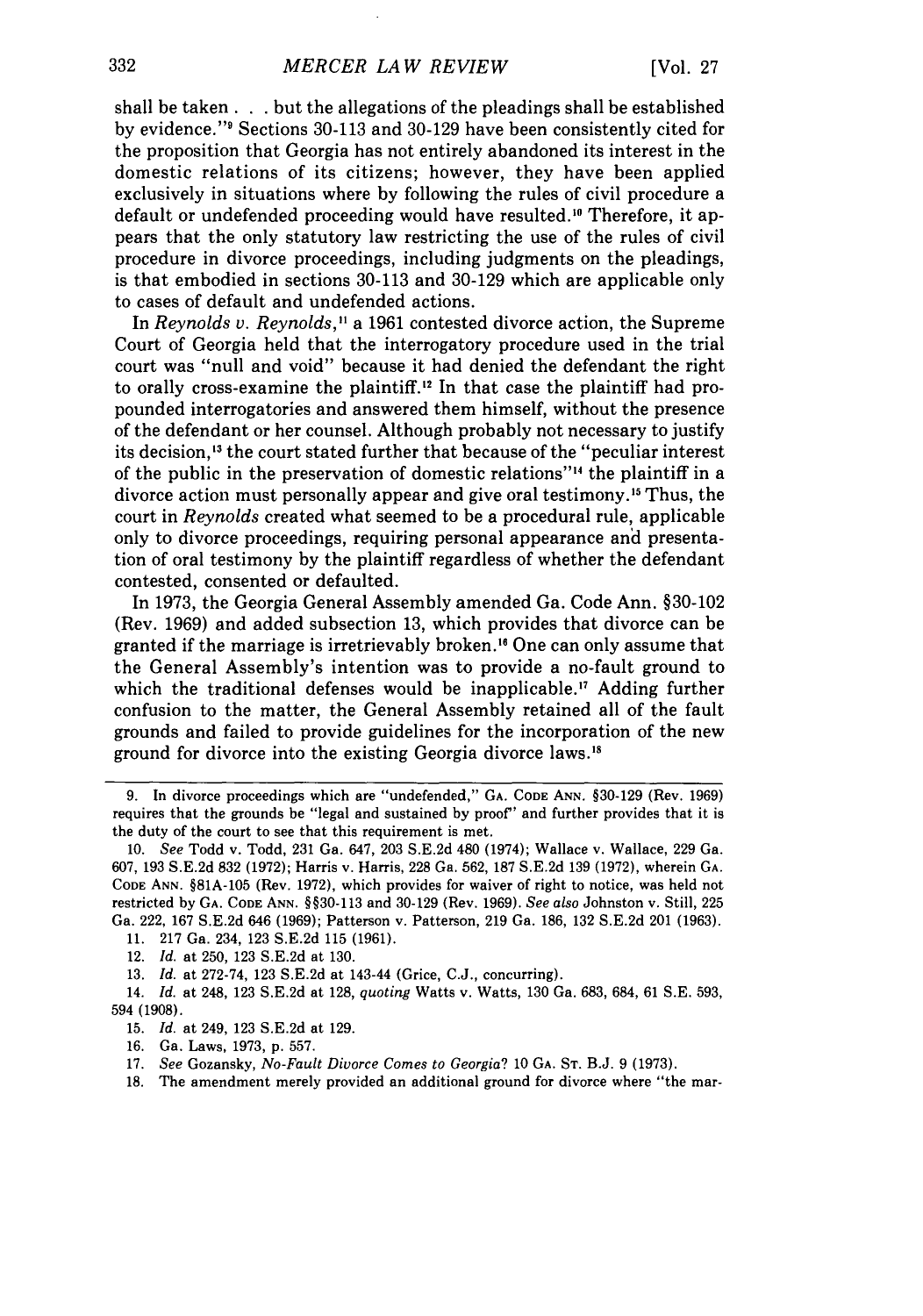In order for the court in *Friedman* to affirm the lower court's judgment on the pleadings, it somehow had to avoid the *Reynolds* requirement of personal appearance and presentation of oral testimony. The court did so by tersely stating that it was not following *Reynolds* because the policy toward divorce in Georgia had changed with the adoption of the statutory ground for divorce based upon irretrievable breakdown of the marriage.<sup>19</sup> As an additional justification for its decision, the court ruled that the appellant could not properly complain of the judgment of divorce because it was specifically what she sought in her prayer for relief.<sup>20</sup> In contrast to the majority opinion, the dissenters" believed that the *Reynolds* case was the controlling authority and that the public policy toward divorce had not been altered by the statutory amendment authorizing divorce when the marriage is irretrievably broken.<sup>22</sup> They felt that the majority had effectively abandoned its duty to protect society's interest in preserving the matrimonial state and to see that the alleged grounds for divorce were legal and established by evidence.<sup>23</sup>

The impact of the court's decision in *Friedman* upon Georgia's divorce procedure seems clear. A divorce can now be granted on a motion for judgment on the pleadings as long as the pleadings consist of an allegation and an admission or cross-complaint that the marriage is irretrievably broken. However, doubt as to the propriety of this decision arises upon the discovery that Georgia, having adopted a pure no-fault ground for divorce while retaining the traditional fault grounds,<sup>24</sup> appears to be the first state in which a divorce can be granted on a motion for judgment on the pleadings.<sup>25</sup> Confusion and uncertainty on the part of the trial courts will most certainly arise, since they must now decide divorce actions under two inconsistent legal concepts-one based upon fault and the other upon nofault-each of which apparently, as a result of the *Friedman* decision, has a different procedural requirement pertaining to appearance of the parties and presentation of oral testimony.<sup>26</sup>

24. *See* **GA. CODE ANN.** §30-102 (Rev. 1974).

25. Even in those jurisdictions which have adopted a pure no-fault divorce law and have chosen to eliminate all traditional fault grounds and their defenses, the courts have not permitted judgment on the pleadings in divorce actions. Of particular relevance is Florida, whose no-fault ground, **FLA. STAT. ANN.** § 61.052 (Rev. 1972), contains language identical to that found in GA. **CODE ANN.** §30-102(13) (Rev. 1974). *See generally* McKim v. McKim, 6 Cal. 3d 673, 493 P.2d 868, 100 Cal. Rptr. 140 (1972); Stafford v. Stafford, 294 So.2d 25 (Fla. 1974); Nelms v. Nelms, 285 So.2d 50 (Fla. 1973); *In re* Morgan's Marriage, 218 N.W.2d 552 (Iowa 1974); Woodruff v. Woodruff, 320 A.2d 661 (N.H. 1974); Morrison v. Morrison, 122 N.J. Super. 277, 300 A.2d 182 (1972); *In re* Dunn, 13 Ore. App. 497, 511 P.2d 427 (1973).

26. Evidence of this inevitable confusion was shown in a recent Georgia Supreme Court decision where the trial court had granted a divorce to the parties on the ground that the

riage is irretrievably broken." Ga. Laws, 1973, p. 557.

<sup>19. 233</sup> Ga. at 256, 210 S.E.2d at 755.

<sup>20.</sup> *Id.* at 255, 210 S.E.2d at 755.

<sup>21.</sup> Three justices dissented: Nichols, Undercofler and Ingram.

<sup>22. 233</sup> Ga. at 258, 210 S.E.2d at 756 (dissenting opinion).

<sup>23.</sup> *Id.* at 259, 210 S.E.2d at 757.